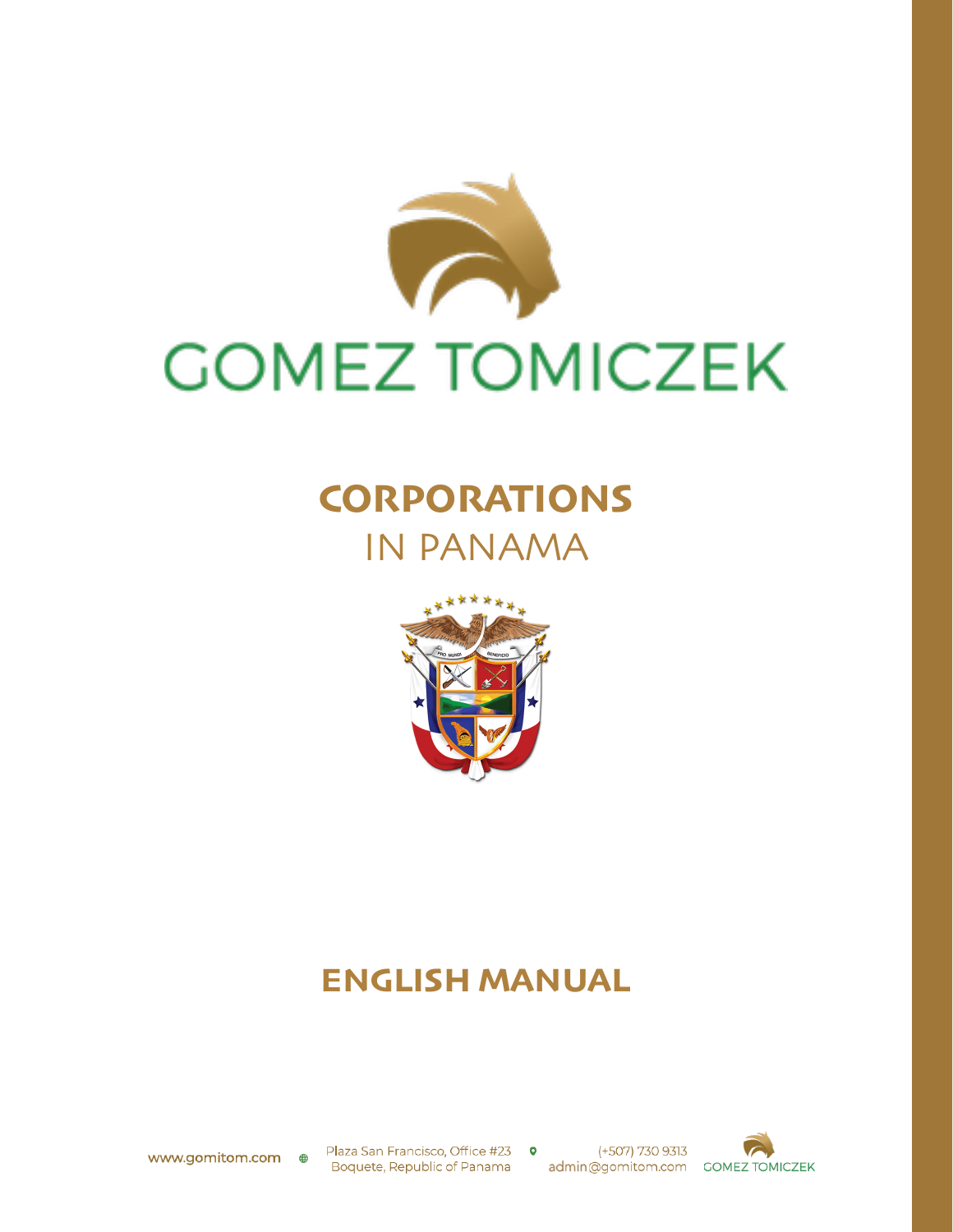# **ABOUT US**



Gomez Tomiczek International Group is an international Boutique-style Law Firm with offices in Panama. We provide global support and advise to clients seeking asset planning and management through this type of companies under the Panamanian jurisdiction.

We maintain a strict privacy policy, which together with our discretion and good judgment has led us to gain the full confidence of our clients. By choosing us as your legal agent, you agree to abide by our procedures, which include providing us with truthful information, personal identification documents and updated information related to the activities to be carried out.

We are permanently committed to maintain the highest quality in our consulting services and professional reputation. Gomez Tomiczek International Group and its associates shall not provide any type of service to a person or organization linked to money laundering or illicit activities. In addition, Gomez Tomiczek International Group will refuse to provide legal services if any of our partners find evidence of fraud, potential conflicts of interest or when the client retains essential information, required to carry out all necessary legal transactions.

### **Our Offices:**

#### **AMERICA**

#### **PANAMA Offices:**

Plaza San Francisco, Office No.23 4301 Boquete, Province of Chiriquí Republic of Panama

Telephone: (+507) 730 9313 Mobile: (+507) 6980 0688 E-mail: offi[ce@gomitom](mailto:office@gomitom.com).com www.[gomitom](http://www.gomitom.com).com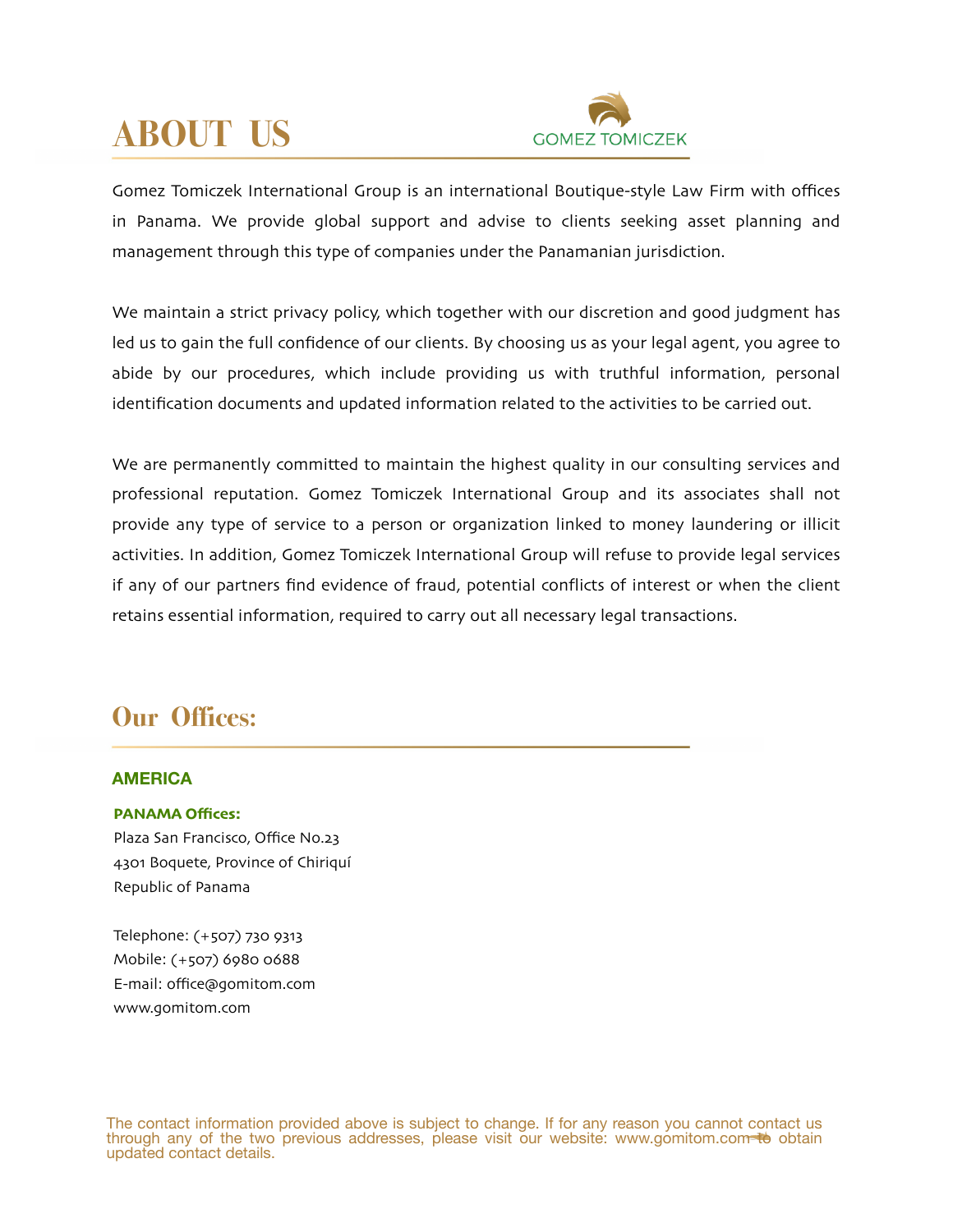# **Lawyers who know Panama**

# Abogados que conocen a Panamá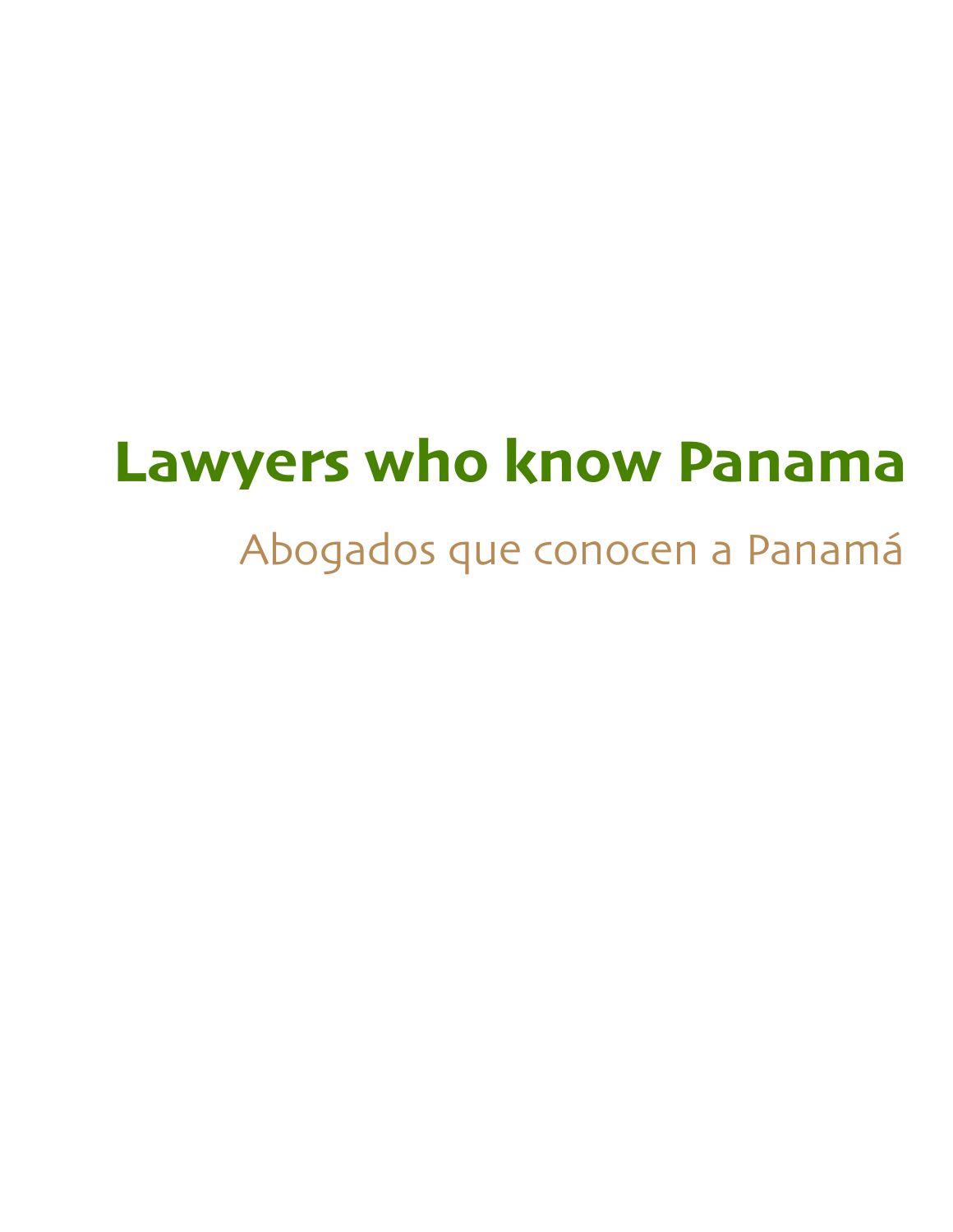# **TABLE OF CONTENTS**

| 5  |
|----|
| 6  |
| 7  |
| 9  |
| 9  |
| 9  |
| 10 |
| 10 |
| 10 |
| 11 |
| 11 |
| 10 |
| 11 |
| 12 |
| 12 |
| 12 |
| 12 |
| 13 |
| 13 |
| 14 |
| 14 |
| 14 |
| 14 |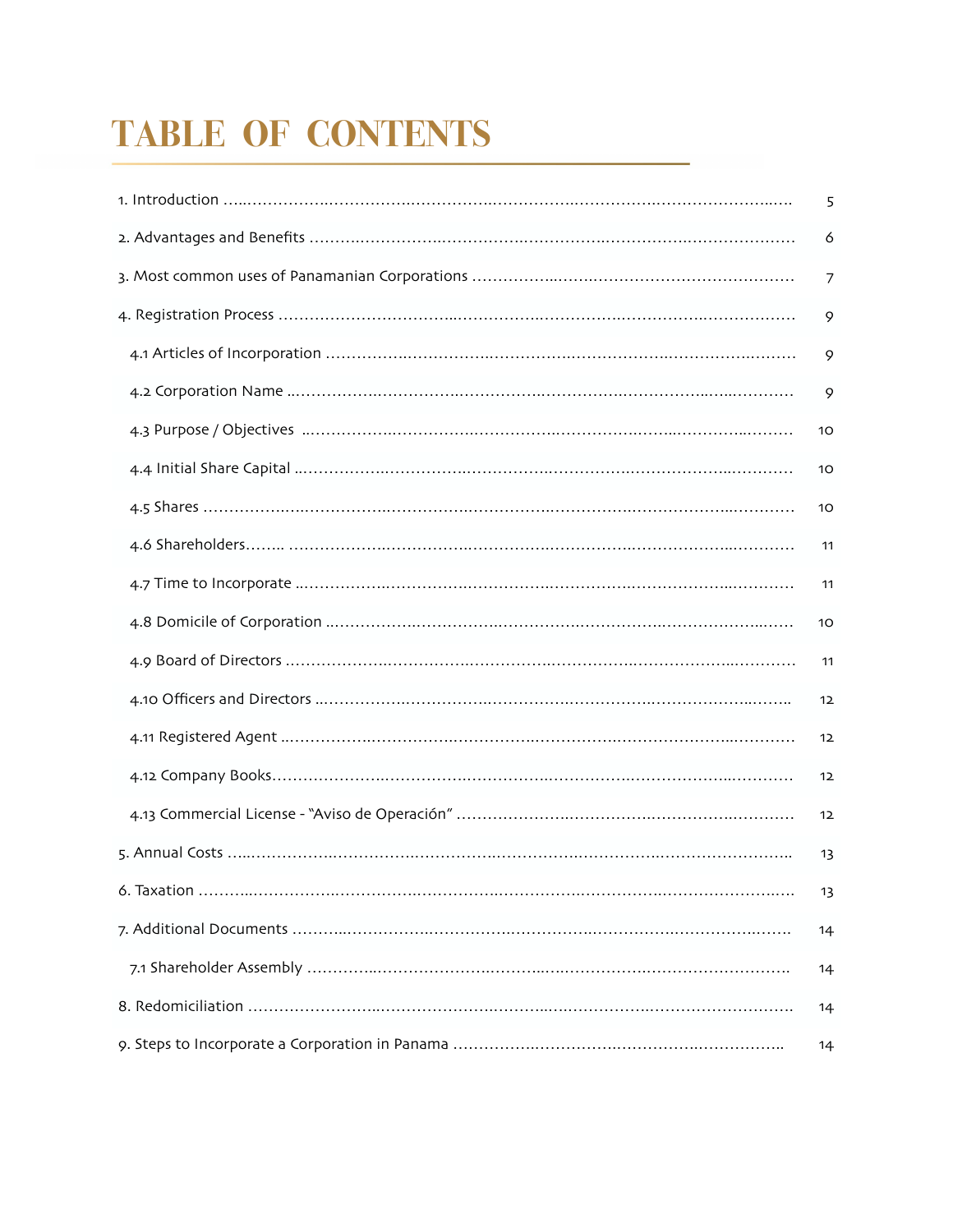### **1. INTRODUCTION**

This manual is intended for the exclusive use of Gomez Tomiczek International Group's clients. Here you will find first hand useful information about Corporations in Panama. We also provide drafts of our standard documentation. We are sure that this guide will help you have a wider understanding about the elements that define a Corporation in Panama, and its international relevance.

**A Corporation** is defined as a stock company with its **capital divided into shares**, whether in the form of par value or bearer shares, following the **principle of the limited liability of the partners towards the company**, which carries out a commercial activity. This type of company is known in Spanish as "Sociedad Anónima" - "S.A.", "Inc." or "Corp." Which means "joint-stock companies" "Private Limited Companies" or "corporations". In Panama, Corporations are the most common type of companies used to carry out different types of commercial activities offshore and onshore, to keep or manage assets, and for asset purchase.

The law regulating Corporations in Panama is Law 32 of 1927, which presents unique and favorable characteristics. **Panamanian law allows foreigners and investors to carry their business with stability**, something that few other jurisdictions in the world can offer. Depending on the economic activity to be developed, a Corporation in Panama can be formed with persons of any nationality or place of residence.

Panamanian Corporations are subject to a fiscal territorial regime, which only requires paying taxes for the execution of operations made within the territory of the Republic of Panama. This means that regarding **any** another **operation carried out, executed or having effects abroad**, it constitutes **an "Offshore" operation**, **being entirely tax exempt in the Republic of Panama,** even if the operation is directed from an office located within the Panamanian territory.

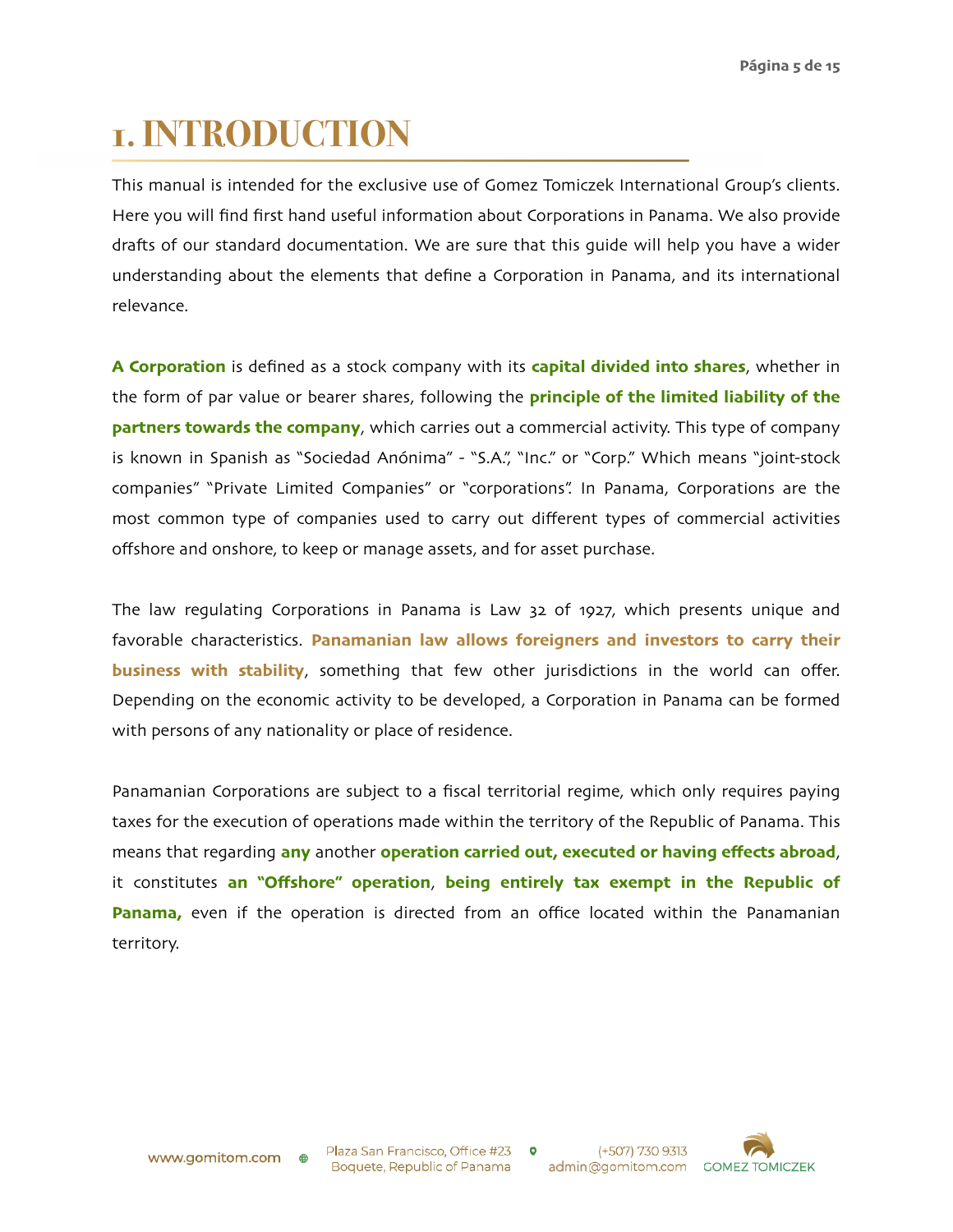### **2. ADVANTAGES AND BENEFITS**

#### **We are listing a detailed summary of benefits and advantages of corporations in Panama:**

- Fast, reliable and simple registration process. **A Corporation can be formed in an average of 48 to 72 hours**, provided that our firm has all necessary information and payment has been made.
- **- Corporations can be set up from anywhere where the client is located, without having to travel to Panama.**
- There is no need to file income taxes every year if the corporation is only created to own real estate ("holding" type of company), does not generate income, does not operate a business in Panama, or if its income is derived 100% from a foreign source ("offshore"). In this case, the corporation will be considered a "type B" company by the Panama Tax Collection Office, therefore, it will not be required to file taxes, given the fact that it is currently exempt.
- **There is no minimum or maximum share capital required.** To be incorporated, Panamanian Corporations do not require any type of payment of capital, either before or after it is formed, or that its assets are located in Panama.
- The company shares may be issued as par value or Bearer Shares (these should be deposited with an Authorized Custodian licensed by the Supreme Court of Justice; our firm is an Authorized Custodian).
- **- Corporations may have a Sole Shareholder, that may be a natural person or a corporate body of any nationality, even having residence outside Panama.**
- Shareholders' Confidentiality: The name of the owners and the distribution of the shares is kept in the Corporation's Share Registry, which is considered a private document. This means that **the identities of the shareholders are kept strictly private** and are not registered in Panama's Public Registry.
- Panamanian Companies do not require a physical address. If the client requires this service, we will be pleased to offer different Virtual Office service plans.
- Flexible accounting: The company books can be managed within Panama, abroad o by electronic means.

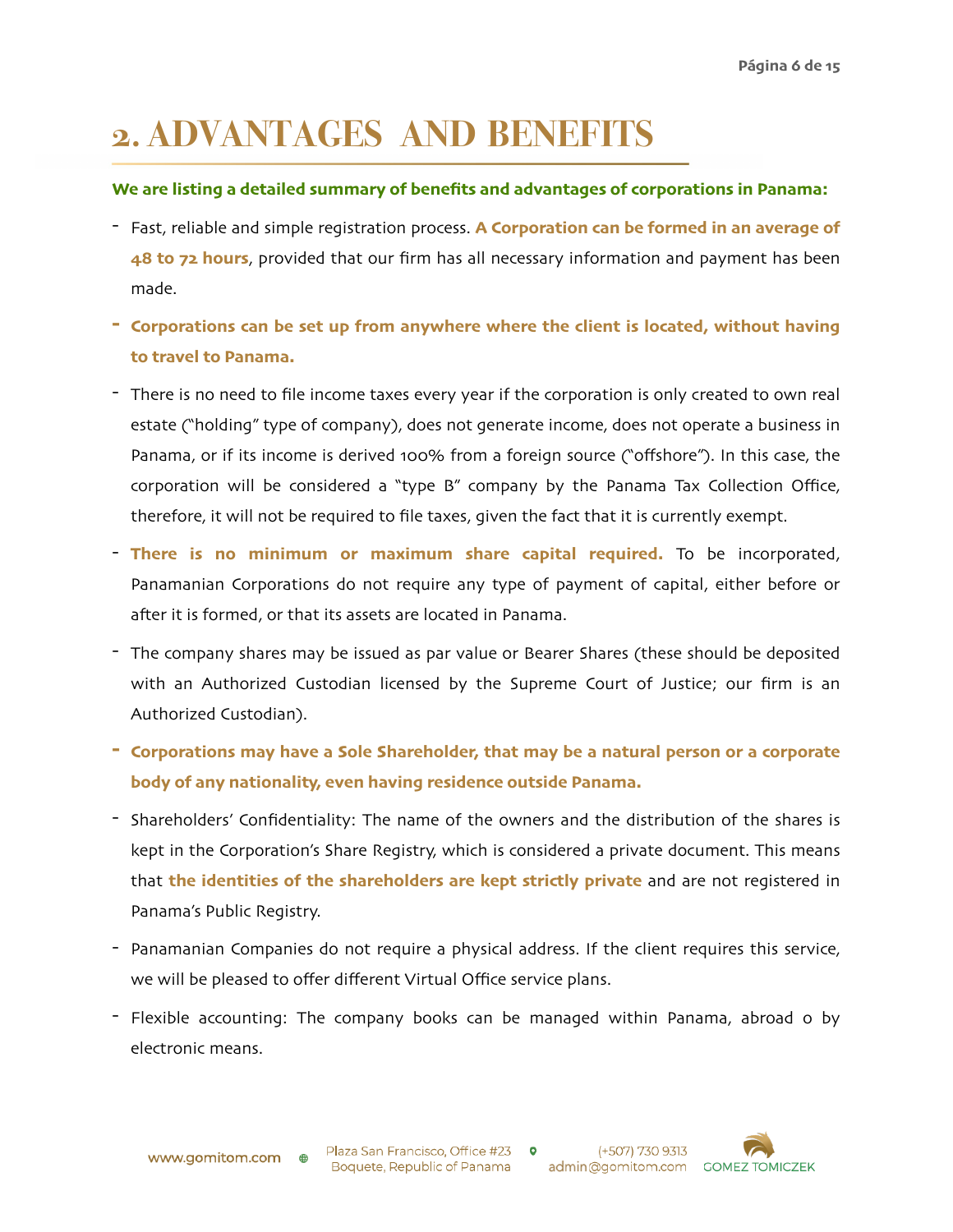- Virtual Meetings: Panamanian Corporations allow that Shareholders Meetings or Board of Directors Meetings can be held in Panama or in any other country, including by electronic means.
- Depending on the economic activity to be carried out, **officers and directors may be of any nationality or residents of any country**. Officers and directors can be a natural person or a corporate body. In addition, both officers and directors may also be shareholders of the Company.

### **3. MOST COMMON USES OF PANAMANIAN CORPORATIONS**

**One of the most common uses** for a Corporation in Panama, is as a Holding company to maintain assets, have trademarks, copyrights and other intellectual property rights. Also, to participate in activities that do not require a mandatory physical presence such as **consulting companies, maritime companies, offshore manufacturing companies, online companies, Start-Ups, App and Software development**, air transport companies, companies that grant licenses, small companies, family businesses, among others.

Panama is an **excellent commercial hub for import/export, oil and mining offshore activities.** The country has the largest free trade zone in America (the Colon Free Trade Zone) that grants complete tax exemption.

Below we are listing some of the general uses of Panamanian Corporations:

- **- Ship and Vessel Ownership Corporation:** Panama has a world-class maritime economy and has the largest merchant marine fleet in the world. A Corporation in Panama can hold the property title of a recreational boat (for example, a Yacht or a Catamaran) or a commercial vessel, and in this case, the income and dividends generated by the vessel outside of Panama will be exempt from taxes in Panama.
- **- Holding company to manage real estate:** A Corporation in Panama can hold the property title of real estate property around the world. The diversification of part of its "offshore"

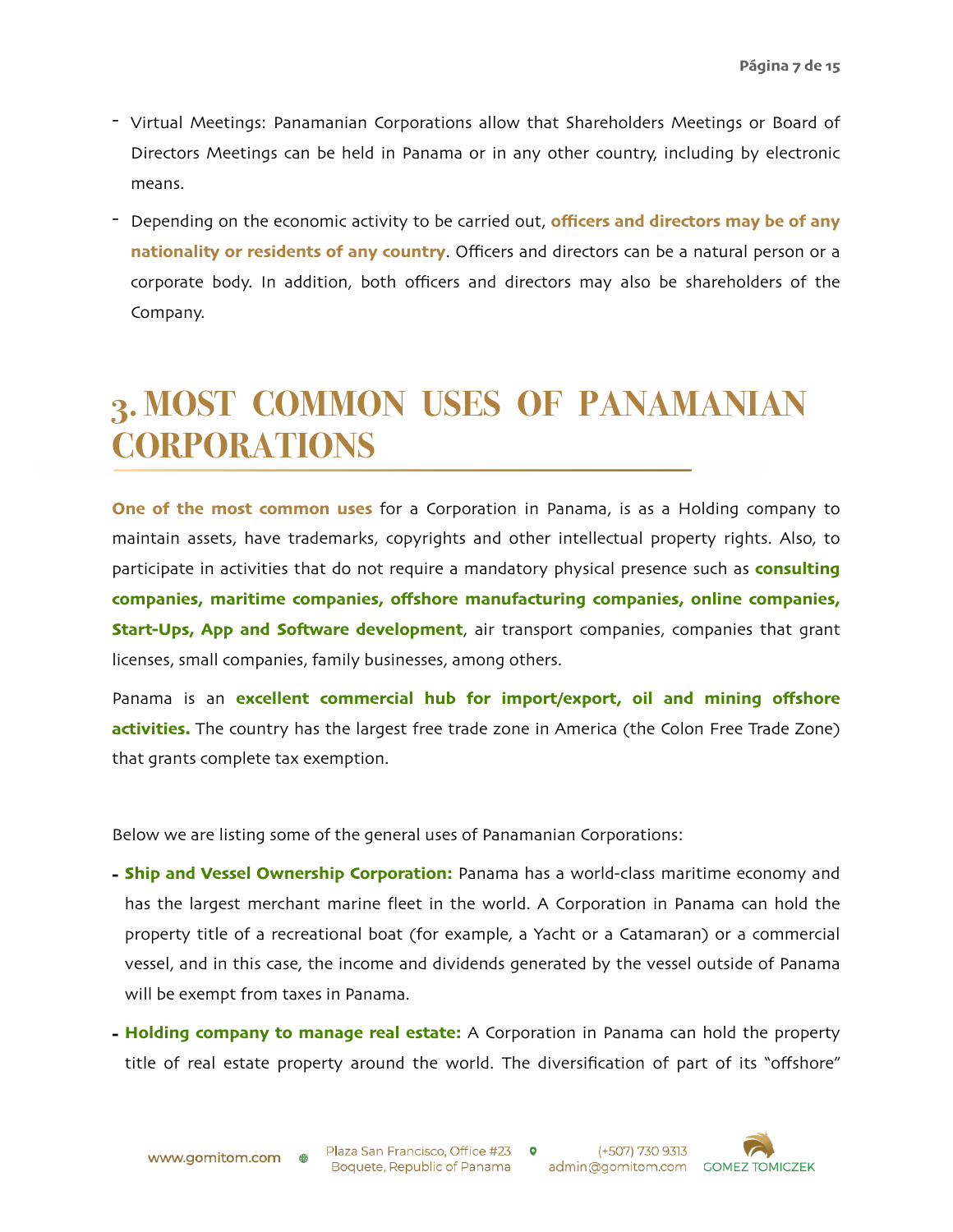assets would not only provide financial privacy, but it would also protect its assets against potential litigation, as well as any eventual business failure, insolvency or bankruptcy.

- **- Leasing Structure:** A Panamanian Corporation can participate in leasing operations related to real estate and personal property such as vehicles, equipment or vessels anywhere in the world.
- **- Trading companies, international operations, online companies:** As the number of global import and export activities increase, the operation of such activities can be improved using a Panama Corporation as trading company. In this case, the trading company may use a second entity as operating company (for example, a company located in Gibraltar, Malta, Dubai, Spain or another jurisdiction) to take customer orders and manage invoicing. The profits would then be captured abroad and may be directly deposited in a bank account abroad.
- **- Fiscal Planning:** One of the great advantages obtained through a Panamanian Corporation is its fiscal system. According to the Panamanian tax principle of territoriality, only income and profits derived from a Panamanian source are subject to taxation. Any profit obtained from activities carried out outside Panama, such as the transfer or acquisition of goods, bank accounts management, investments, transfer or purchase of real estate and dividends from companies operating abroad, will be exempt from taxes in Panama.
- **- Privacy and Asset protection instrument:** A Panamanian Corporation can be used on behalf of an Asset Protection Trust or a Private Interest Foundation as a Privacy tool, to manage the Trust or the Foundation's assets, or as a Board Member, Founder or Protector of a Panamanian Private Interest Foundation.
- **- Possession of Intellectual and Industrial Property:** Corporations in Panama may also act as Holding Companies, owning other entities, or acting as lender or lessor. It is also possible to license and own intellectual and industrial property, patents and registered trademarks of products or services.

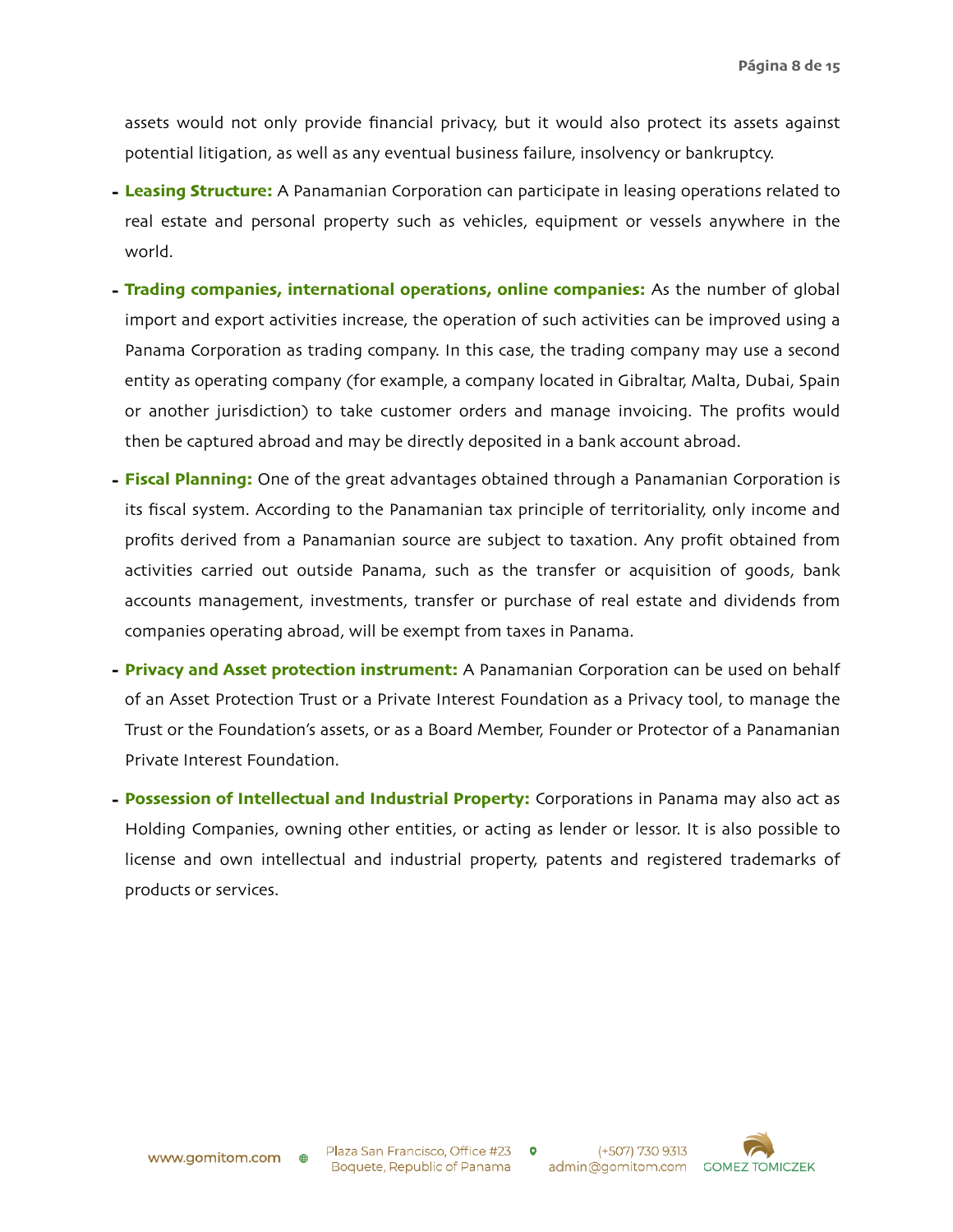## **4. REGISTRATION PROCESS**

To incorporate a Corporation, Law 32 of February 26th, 1927 requires an agreement between two (2) or more persons of legal age (called "Subscribers"), of any nationality, not necessarily domiciled in the Republic of Panama. This agreement must be performed before a Notary Public in Panama, for the preparation of the Public Deed. Then, such Public Deed must be registered in the Public Registry of Panama.

The following information will illustrate the key elements of a Corporation in Panama:

#### **4.1 Articles of Incorporation**

The Articles of Incorporation will reflect the agreed terms and conditions, and after it is registered in the Mercantile Section of the Public Registry, it shall be enforceable against third parties. In several aspects, Law 32 works only as a secondary Law source in respect of Corporations. As provided by Law, the Articles of Incorporation of Companies or Corporations must include, among other things:

- 1. The name of the Corporation
- 2. The name and domicile of the subscribers
- 3. The corporate purpose
- 4. The share capital amount, share distribution, share class, etc.
- 5. The duration of the company, which can be perpetual
- 6. The name and domicile of officers and directors
- 7. The name and domicile of the registered agent

#### **4.2. Corporation Name**

A company cannot have the same or a similar name like an already existing company, since the process might be rejected; therefore, we ask our clients to provide at least three (3) possible names for their company, which can be in their preferred language, and thus verify that such names are not being used by other companies. The name of the Company must include at the end a phrase or abbreviation to indicate that it is a Corporation, either: "S.A.", "Inc." or "Corp.".

There are certain words that cannot be used within the name of a Company without prior authorization from the authorities, such as "Seguro", "Assurance", "Insurance", "Banco", "Bank", "Fideicomiso", "Trust", "Fiduciario" and "Stock Exchange", or any other word with a similar meaning.

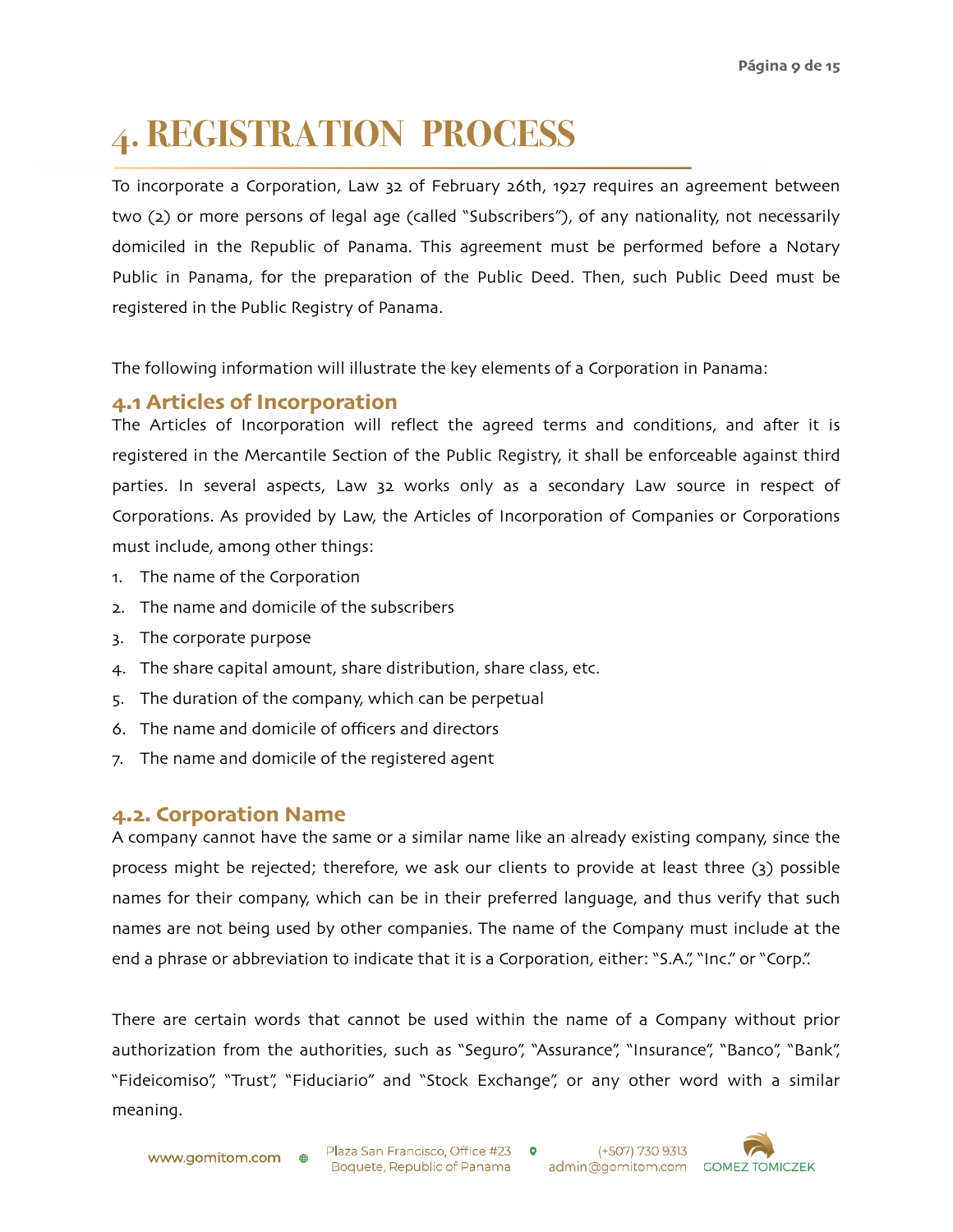#### **4.3. Purpose / Objectives**

**Corporations may have any lawful purpose and engage in any commercial activity.** The Standard Articles of Incorporation establish a generic corporate purpose, which allows the Corporation to engage in any lawful activity. However, the Client may require the expansion of the Corporate Purpose and specify any desired activity.

#### **4.4. Initial Share Capital**

**Corporations do not require their Share Capital to be paid on incorporation, much less that deposits of any kind are made.** It will be sufficient if the subscribers issue one share, even if they waive their right to it later. The Standard Articles of Incorporation prepared by our firm show a share capital of USD 10,000.00 American Dollars, which may increase according to the client's preferences, provided that the additional cost of the registration fee generated by such increase is paid.

#### **4.5. Shares**

Shares in a Corporation are defined as the division of the share capital into small portions, which represent the shareholder's stake in the Company. The Articles of Incorporation must indicate the type of shares the Company has, its amount, and the individual value.

Shares may be issued as par value or bearer shares. Share certificates of Panamanian Companies are always issued as private documents, however, in all cases, the identity of the shareholders must be notified to the company's Registered Agent. This information would be recorded in the attorneys´ private files and by the law firm only.

Bearer shares certificates are still valid in Panama, however, after the "immobilization of bearer shares law" passed (law 47 of 2013), all new companies issuing bearer shares must establish in their Articles of Incorporation that they "agree to comply with the custody provisions in accordance with Law 47 of 2013" and must submit the original share certificates together with an affidavit signed by the shareholder, to an authorized custodian (such as our law firm). If the company caries out commercial activities in Panama, current legislation may require that shares issued are par value shares. In other jurisdictions, bearer shares are restricted or simply are not admitted.

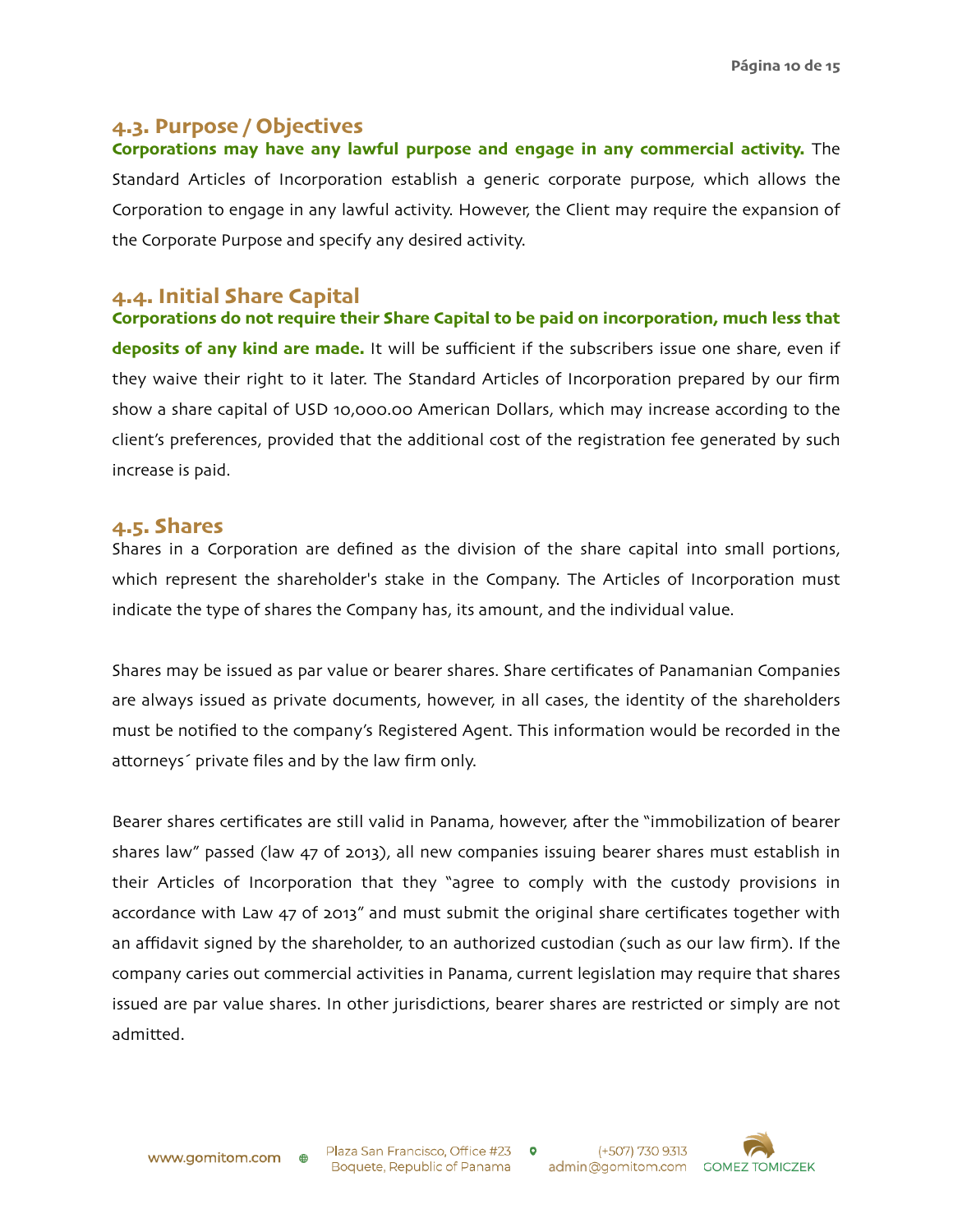For more information and details about bearer shares and the services provided by an Authorized Custodian of bearer shares certificates, please contact us.

#### **4.6. Shareholders**

**Shareholders represent the highest deciding authority of the Company.** Shareholder approval is required for the most important decisions such as: amendments to the Articles of Incorporation; the sale, rental, exchange or disposition of capital assets; the approval of mergers or consolidation agreements with other companies and the dissolution of the company.

#### **4.7. Time to Incorporate**

A Standard Corporation can be incorporated in 48 to 72 hours in average, if we have all the required information and payment has been made. The process of sending the documents depends on the location where they need to be sent, and the availability of the service provided by FEDEX or DHL. Shipping times are generally between 5 to 8 business days.

#### **4.8. Domicilie of the Corporation**

Panamanian Corporations do not have a physical domicile. If the client requires this service, we will be pleased to offer different **Virtual Office** service plans which can be combined with the Accounting Records service.

#### **4.9. Board of Directors**

According to the Panamanian law, Corporations require a minimum of three (3) Directors/ Officers, of any nationality and domiciled anywhere in the world (except in the case of certain economic activities which are reserved by law for nationals).

The management, administration and all activities developed by the company are managed and conducted by the Board of Directors. The Board of Directors is generally in charge of managing the day-to-day company affairs. **The members of the Board of Directors not necessarily have to be shareholders of the company or Panama residents.**

In addition, if expressly authorized in the Articles of Incorporation, directors may be represented at Board of Directors meetings by agents which do not have to be directors and who must be appointed by public or private instrument, with or without the power to substitute.

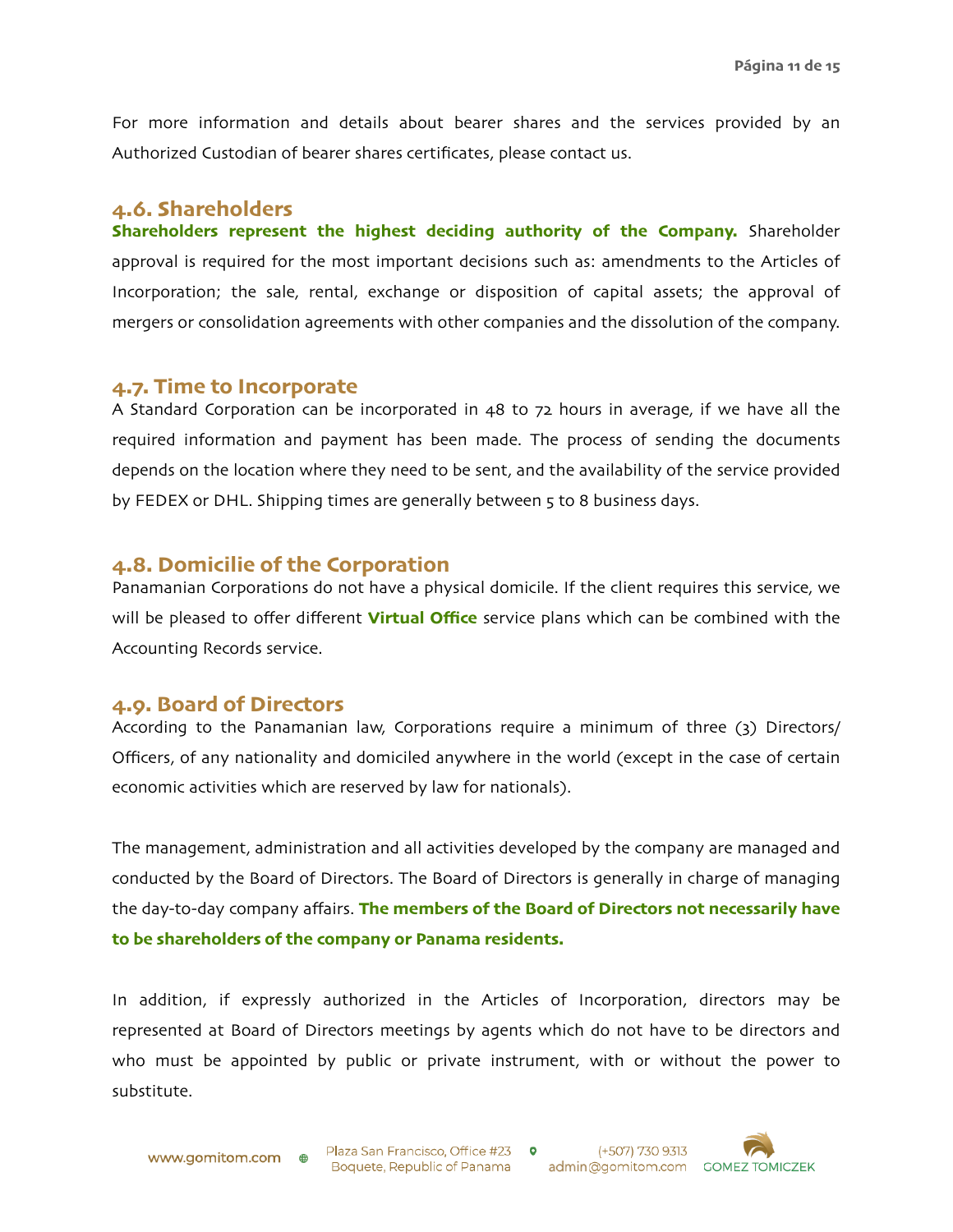#### **4.10. Officers and Directors**

**Companies must have a President, a Secretary and a Treasurer,** elected by the Board of Directors. The standard practice calls for the same persons to be appointed as Directors/Officers. For example, Director-President, Director-Secretary, Director-Treasurer. If the Articles of Incorporation do not contemplate the contrary, officers may be replaced at any time by a resolution approved by most of the members of the Board of Directors or shareholders. Any resolution involving changes in the Directors/Officers must be registered in the Public Registry of Panama to become valid.

#### **4.11. Registered Agent**

All Panamanian Companies and Foundations must have a Registered Agent, also called a Resident Agent ("Agente Residente" in Spanish) in the Republic of Panama. According to our legislation, the Registered Agent must be a Lawyer in Panama or a Panamanian Law Firm. The Registered Agent may be replaced through an amendment of the Articles of Incorporation, provided that the agent issues a letter of resignation and a certificate indicating that the fees for his services have been fully paid as established by the Law.

For "offshore" Corporations, those that will operate outside of Panama or those whose directors and shareholders are located abroad, the Registered Agent will be liable to the government of Panama for the acts carried out by such company (Law 52 of 2016). Frequently, Registered Agents oversee paying the annual franchise tax of the company.

#### **4.12. Company Books**

When the Company's operations are not carried out within the territory of Panama, our legislation requires only the Minute Book and the Inventory/ Share Registry Book, which may be kept anywhere in the world and by electronic means.

#### **4.13. Commercial License - "Aviso de Operaciones"**

The Notice of Operation ( "Aviso de Operaciones" in Spanish) is the commercial license granted by the Panamanian government to carry out commercial and industrial activities and services. The Notice of Operation is the only process required to begin commercial or industrial activities in the territory of Panama.



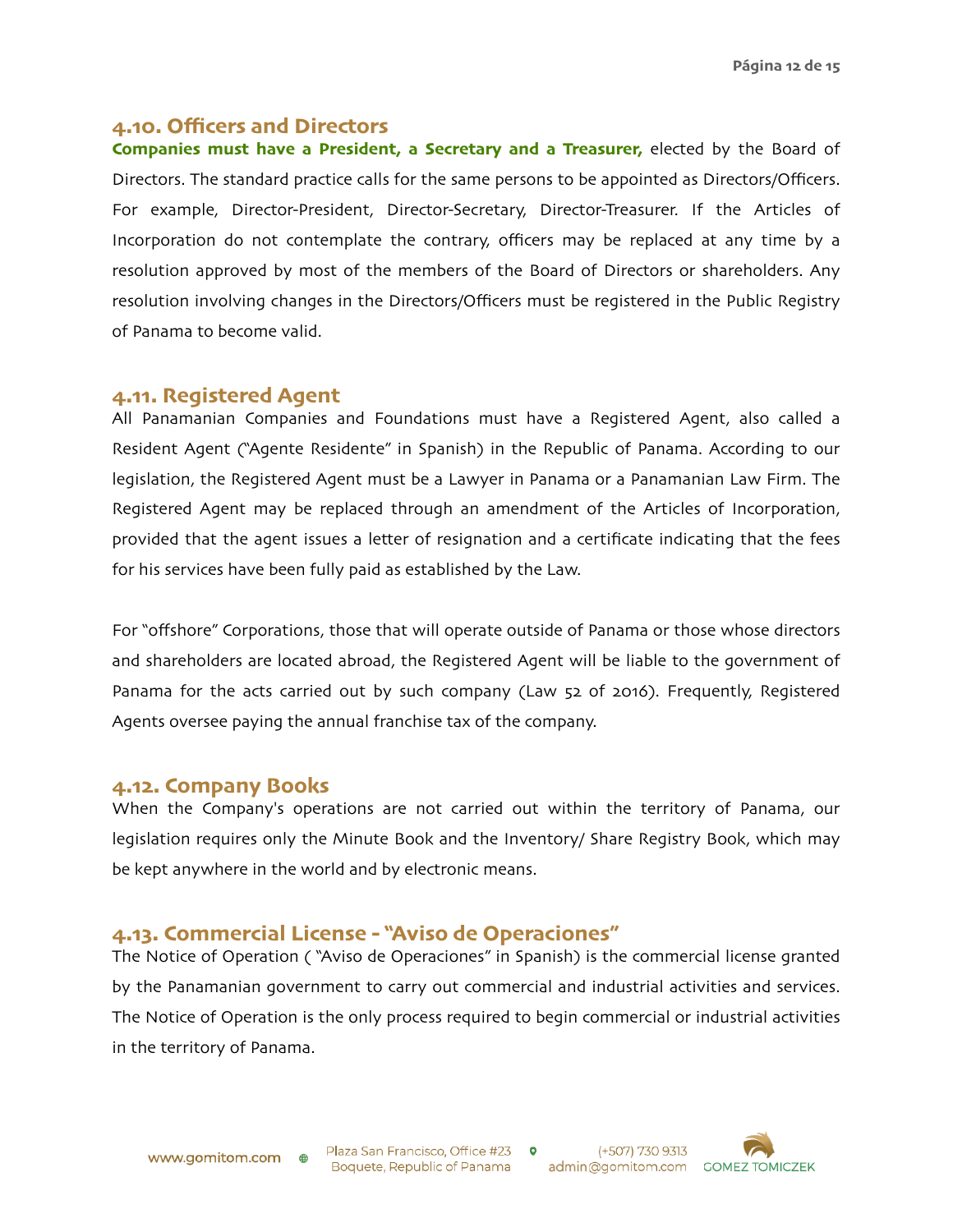**Corporations not carrying out commercial or industrial activities within Panama (representation offices) do not need to obtain a commercial license to operate outside the territory of the Republic of Panama, as Corporations or "Offshore" companies.**

## **5. ANNUAL COSTS**

The only tax imposed to "Offshore" companies in Panama is the payment of the Annual Franchise Tax of USD\$ 300.00 US Dollars ("Tasa Única"). Additionally, the annual legal fees that our firm charges for the Registered Agent services equal USD\$ 250.00.

### **6. TAX TREATMENT**

Panamanian Corporations are subject to a territorial tax regime which only requires them to pay taxes for operations performed within the territory of the Republic of Panama.

This means, that **any** other **operation that is carried out, executed or has effects abroad,** is defined as an **"Offshore" operation** which is **fully exempt from taxes in the Republic of Panama**, even if the operation is directed from an office located within the Panamanian territory.

To understand the tax regime applicable to "offshore" companies in your country, we advise that you consult with a specialist who will provide information related to your local obligations.

At Gomez Tomiczek International Group we would like to inform our investment clients that the responsibilities associated with complying with their legal and tax obligations in their country of origin or where an obligation may be taxable, belongs solely to them; therefore, obtaining specialized counsel may be advisable.

## **7. ADDITIONAL DOCUMENTS**

Among the required documents, additional to the Articles of Incorporation of the Corporation, are: amendments to the company name; changes in the Board of Directors, directors, officers, subscribers or the Registered Agent; purchases of real estate or corporate shares; changes in the company's registered office; addition or removal of representatives; dissolution of the company,



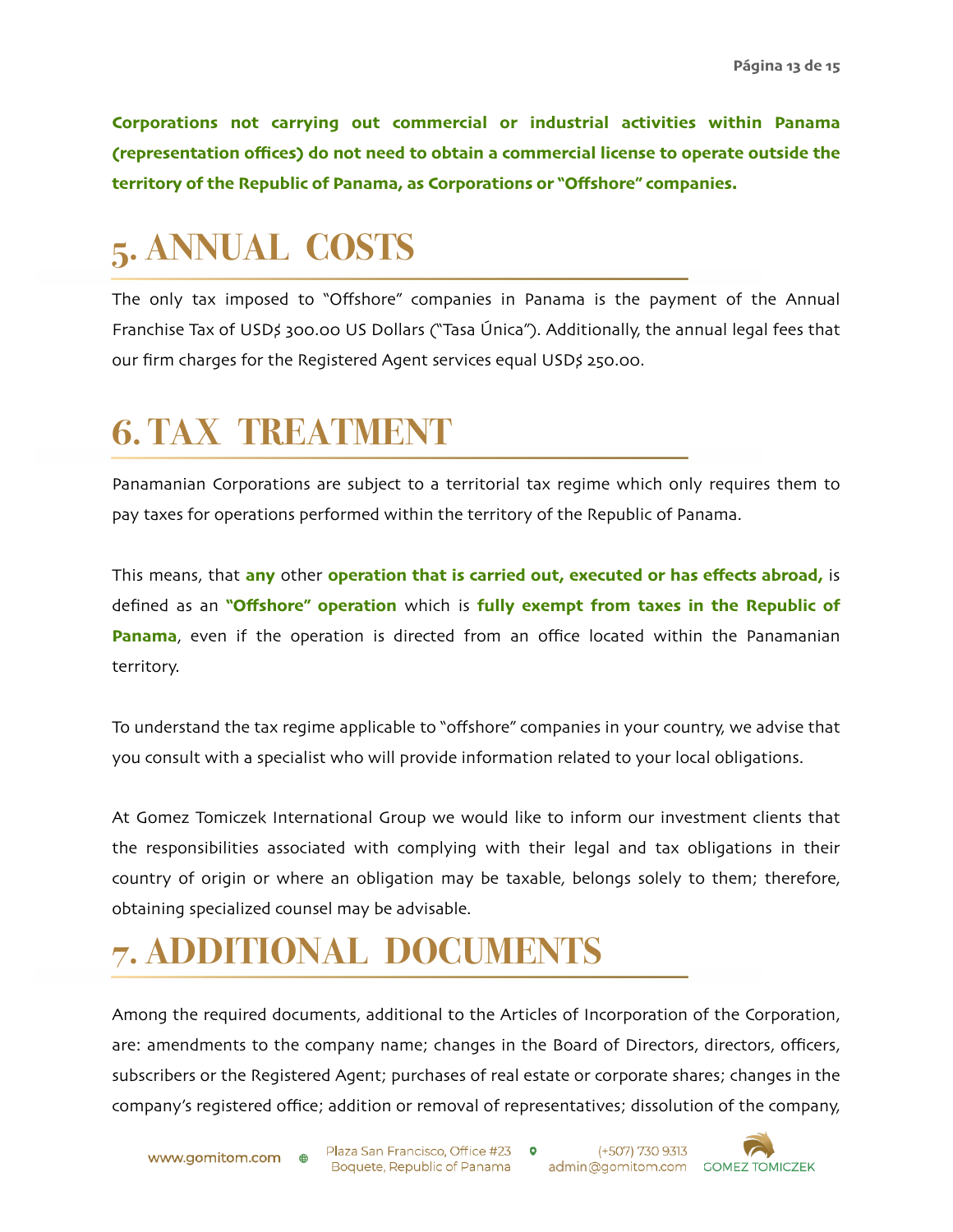merger of companies and any other additional modification as provided by the Board of Directors or the Shareholders of the Corporation.

### **7.1 Shareholder Assembly Minutes**

These minutes record the agreements and decisions made by the Shareholders in their assemblies. Any changes taking place in these meetings that must be recorded, such as the removal of officers or directors, shall be registered in the Public Registry of Panama.

### **8. REDOMICILIATION**

This is the process through which companies that have their domicile in other countries may be re-domiciliated into Panama. That means, that they transfer their address. To carry out this process, companies must provide their Articles of Incorporation, a copy of the last balance sheet and a statement of the proposed share capital to be used in the business activities developed in Panama and a Certificate of Registration in accordance with the Laws of the country of origin, issued and authenticated by the Embassy/Consulate of the Republic of Panama in that country, or dully apostilled.

### **9. STEPS TO INCORPORATE A CORPORATION IN PANAMA**

Incorporating a Company is simple; however, we advise our clients to take some time to clarify their ideas and then share them with us, to provide an accurate service.

#### **The process of incorporation of a Corporation is fast and easy:**

- 1. Fill out the attached form
- 2. Email the form attaching a copy of your passport to [admin@gomitom](mailto:admin@gomitom.com).com.
- 3. Once we receive the form and the copy of the passports of the shareholders, officers and directors, we will provide a quote for the requested services.
- 4. Approval of the quote.